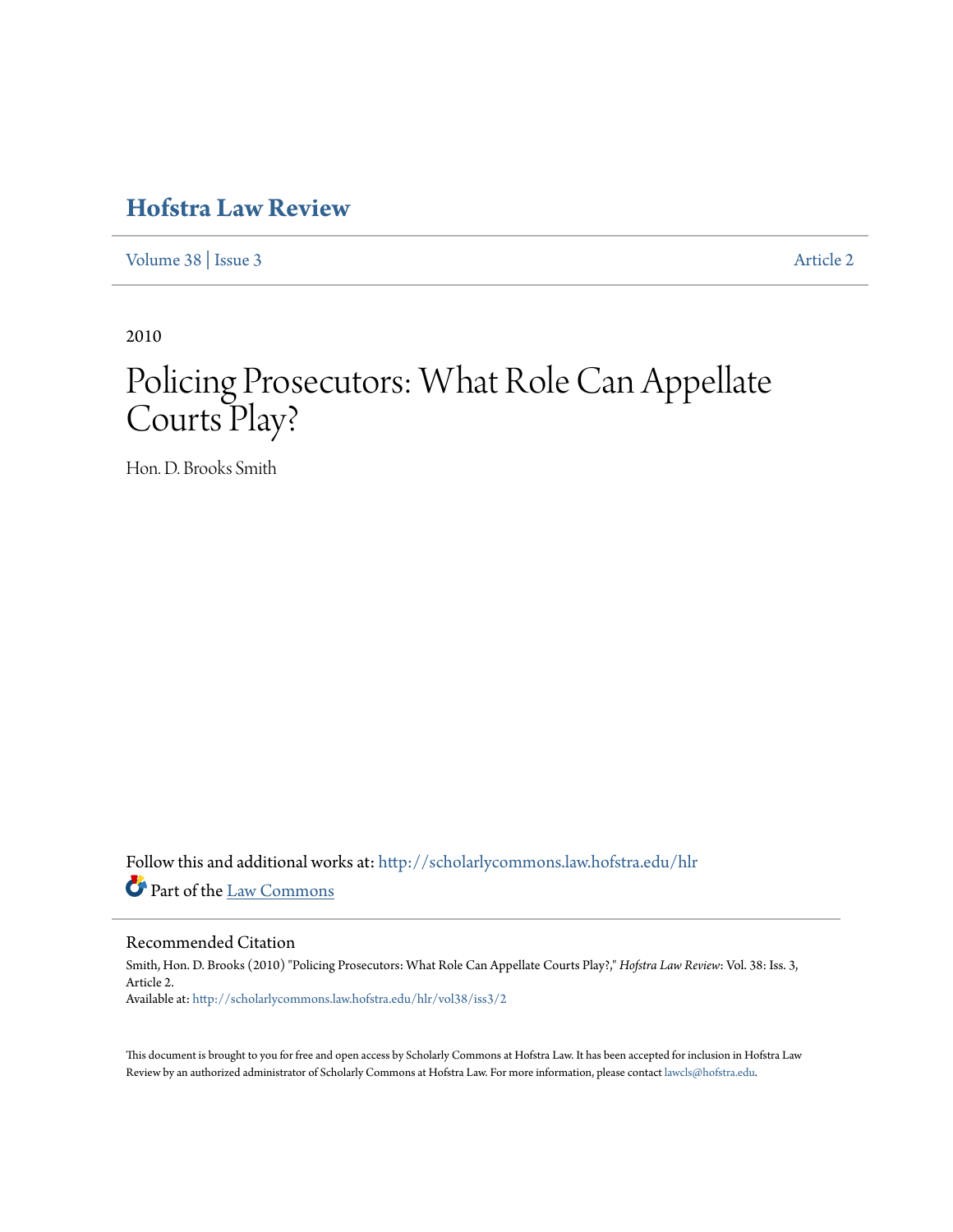### **POLICING** PROSECUTORS: WHAT ROLE **CAN APPELLATE COURTS** PLAY?

#### *Hon. D. Brooks Smith\**

Thank you for the opportunity to participate in Hofstra's seventh legal ethics conference. **I** consider it a privilege to be invited. The goals of this conference are impressive and ambitious, but let me confess that mine is a frustrating topic. After some back and forth with Professor Simon, we agreed upon the topic that appears in the program: the role of appellate courts in policing prosecutorial conduct. As Professor Simon noted to me, it "probably has not gotten much attention." He was right. Canvassing academic literature on the subject took little more than a nanosecond. And being forced, if you will, to think long and hard on this topic took me back to my days as a trial judge-and to think wistfully, even longingly, about the times when **I** confronted trial issues head-on. The trial court is where issues of prosecutorial misconduct really play out. As the Eleventh Circuit has so accurately put it: "On the matter of professional misconduct of prosecutors, the realities require that we defer to our colleagues on the district courts to take the lead. District courts are in a better position to ensure that a prosecutor properly fulfills the duties and obligations of his office."'

**My** pondering in recent weeks over what it is we appellate judges do, and how we do it, has brought home to me just how limited our powers are to actively reach out and redress certain wrongs—and in a way that seems proportionate to the wrong itself.

Having served eighteen years on the bench of trial courts, first as a Pennsylvania Court of Common Pleas judge and then as a United States District judge, **I** have dealt with my share of allegations of prosecutorial misconduct. Prior to my consignment to the judicial monastery where **I** now serve, my role in addressing such allegations was exercised at the time, or shortly after, they arose. Those of us who have labored in the

**<sup>\*</sup>** Judge, United States Court of Appeals for the Third Circuit. Remarks at Hofstra University School of Law (Oct. **18, 2009).**

**<sup>1.</sup>** United States v. Wilson, 149 **F.3d 1298, 1303 (11th** Cir. **1998).**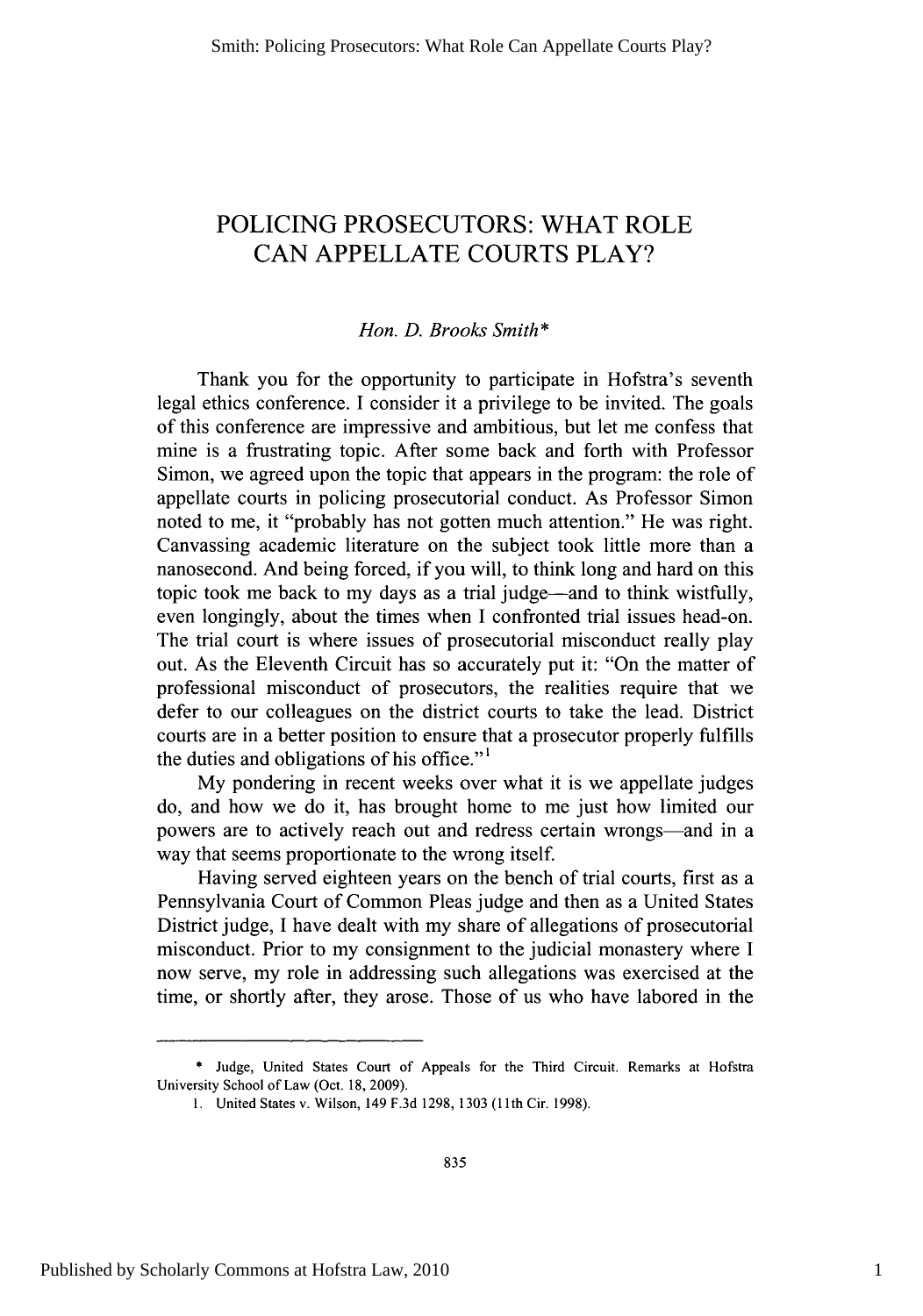#### *HOFSTRA LAW REVIEW* **836** [Vol. **38:835**

criminal courts have seen up close the most widely-recognized forms of prosecutorial wrongdoing: *Brady* violations;<sup>2</sup> Batson violations;<sup>3</sup> improper and inflammatory jury argument;<sup>4</sup> and misconduct in presenting evidence or cross-examining a defendant.<sup>5</sup> And there are even more egregious examples. In my preparation for today, **I** catalogued at length the various types of prosecutorial wrongdoing that have been addressed **by** appellate courts, just as a kind of reminder to myself. It was a sobering exercise, akin to listening to a full-throated sermon about original sin.<sup>6</sup>

None of us needs to be reminded that the pressure to win-and the pressure to satisfy a demanding public-can lead good people to exercise poor professional judgment. And it can lead people in authority to commit unethical and sometimes illegal acts in the name of pursuing justice. But no judge wants to think that the process unfolding before her or him has been infected, in any way, with ethical abuse or illegality. Trial judges are well-positioned to address the specter of prosecutorial wrongdoing or abuse. But my presentation is supposed to be about the appellate role, so let me focus on that. At the risk of explicating, at length, the obvious, let me describe the options that we appellate judges have when confronting allegations of prosecutorial wrongdoing. The harmless error doctrine is the elephant in the room, so **I** will begin **by** acknowledging it.

<sup>2.</sup> Brady v. Maryland, **373 U.S. 83 (1963).** In *Brady,* the Supreme Court concluded that a prosecutor's withholding evidence that is favorable to a defendant and is "material either to guilt or to punishment" violates that defendant's due process rights. *Id.* at **87.**

**<sup>3.</sup>** Batson v. Kentucky, 476 **U.S. 79 (1986).** In *Batson,* the Supreme Court ruled that a prosecutor may not peremptorily challenge "potential jurors solely on account of their race or on the assumption that black jurors as a group will be unable impartially to consider the State's case against a black defendant." *Id.* at **89.**

<sup>4.</sup> See, e.g., United States v. Gainey, **Ill F.3d** 834, **836** (11th Cir. **1997)** (prosecutor's comments in a drug possession case were inflammatory where he told the jury that the defendant had the "tools of the drug trade" and that his residence was a "drug den"); United States v. Casel, **995 F.2d 1299, 1309-10** (5th Cir. **1993)** (prosecutor's closing argument suggested that defendants physically threatened the government's witnesses).

**<sup>5.</sup>** See, e.g., United States v. Sanchez, **176 F.3d** 1214, **1219-25** (9th Cir. **1999)** (prosecutor engaged in prosecutorial misconduct **by** "forc[ing the] defendant to call a United States marshal a liar" during cross-examination, and in eliciting a government witness's opinion on the credibility of the defendant's extra-judicial statements).

**<sup>6.</sup>** Examples of prosecutorial misconduct are not uncommon. There have been federal prosecutors instructing agents to **file** a false criminal complaint and affidavit, and to lie to a grand jury. See United States v. Archer, 486 **F.2d 670, 672-74 (2d** Cir. **1973).** There have been allegations that a federal prosecutor authorized government agents to kidnap and torture a defendant. See United States v. Toscanino, **500 F.2d 267, 268-70 (2d** Cir. 1974). **A** prosecutor has even misled a grand jury so that members believed, incorrectly, that they could not call certain witnesses, that other witnesses were unavailable, and that they were under abbreviated time constraints. See United States v. Breslin, **916** F. Supp. 438, 440, 442-45 **(E.D.** Pa. **1996).** The list is, unfortunately, lengthy.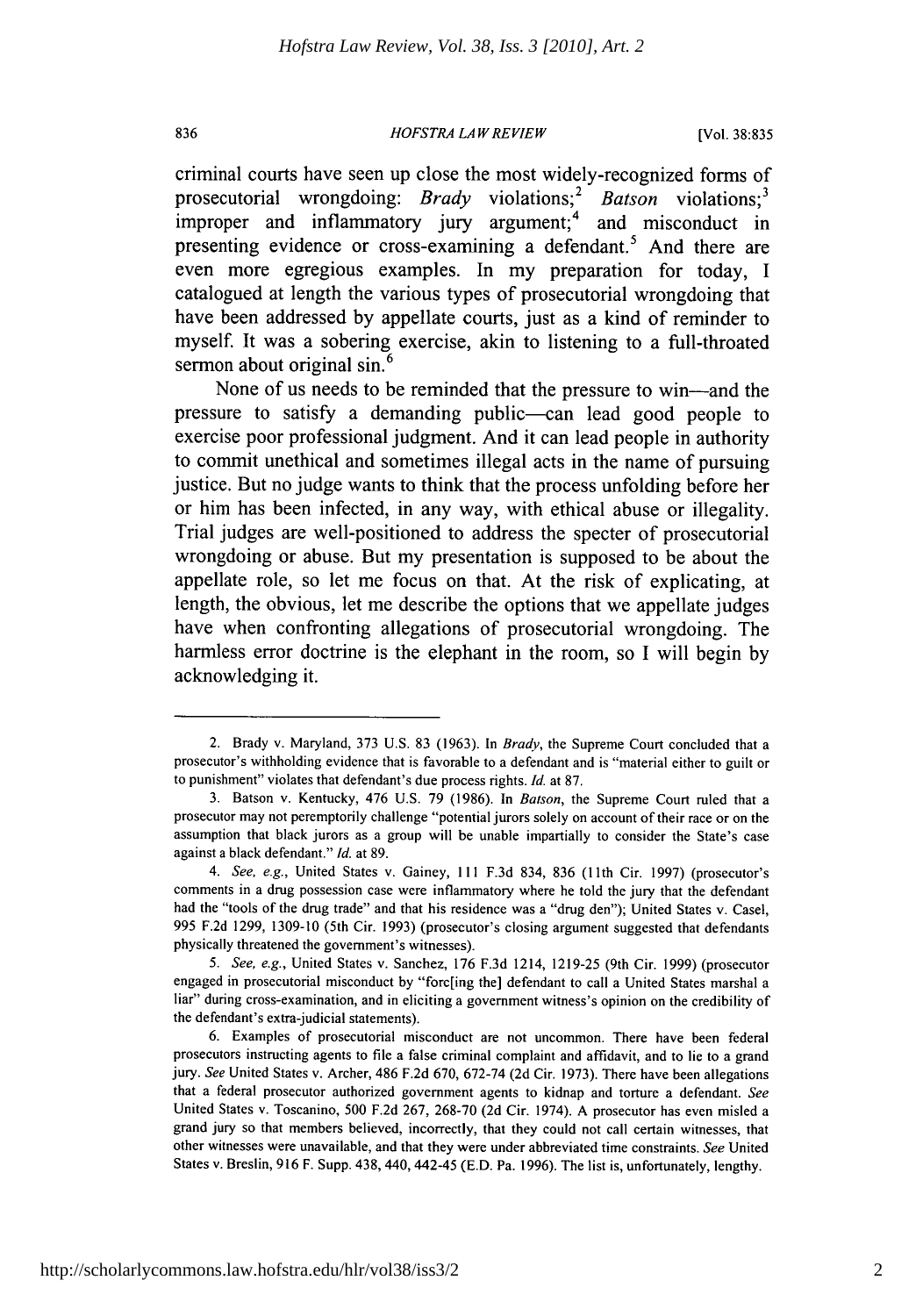One of the leading cases on the doctrine of harmless error is *United States v. Hasting*,<sup>7</sup> decided in 1983. The Supreme Court had granted certiorari "to review the reversal **[by** the Seventh Circuit] of respondents' convictions because of prosecutorial allusion to their failure to rebut the Government's evidence."<sup>8</sup>

The underlying crimes were "particularly heinous." **I** point that out only because the opinion authored **by** Chief Justice Burger used precisely that term in its own application of harmless error after reviewing the record, a review that Burger emphasized the Court engaged in "sparingly."<sup>9</sup> Essentially the facts involved five men who forcibly removed three women from a car, then raped them and committed other brutal sexual acts.<sup>10</sup> In the pantheon of improper prosecutorial comments, the prosecutor's argument, while improper, was far from the worst I've heard. Here is what he said:

The defendants at no time ever challenged any of the rapes, whether or not that occurred, any of the sodomies. They didn't challenge the kidnapping, the fact that the girls were in East St. Louis and they were taken across to St. Louis. They never challenged the transportation of the victims from East St. Louis, Illinois to St. Louis, Missouri, and they never challenged the location or whereabouts of the defendants at all the relevant times. They want you to focus your attention on all of the events that were before all of the crucial events of that evening. They want to pull your focus away from the beginning of the incident in East St. Louis after they were bumped, and then the proceeding events. They want you to focus to the events prior to that. And you can use your common sense and still see what that tells you.<sup>11</sup>

**A** motion for mistrial was denied and all five men were found guilty.

The Seventh Circuit reversed and remanded for retrial in a "terse"<sup>12</sup> per curiam opinion.13 In doing so, that court relied on *Griffin v. California,* which proscribes prosecutorial comment on a defendant's election not to testify.<sup>14</sup> It also cited its own precedent, which held that a *Griffin* error can occur even without a prosecutor commenting on the failure of a defendant to take the stand when the "prosecutor refers to

**<sup>7.</sup>** 461 **U.S.** 499 **(1983).**

**<sup>8.</sup>** *Id. at* **500.**

*<sup>9.</sup> Id.* at **507, 510.**

**<sup>10.</sup>** *Id. at 501.*

**<sup>11.</sup>** *Id.* at **502.**

<sup>12.</sup> *Id.* at **503.**

**<sup>13.</sup>** United States v. Hastings, **660 F.2d 301** (7th Cir. **1981),** *rev'd and remanded sub nom.* United States v. Hasting, 461 **U.S.** 499 **(1983).**

<sup>14.</sup> **380 U.S. 609, 615 (1965).**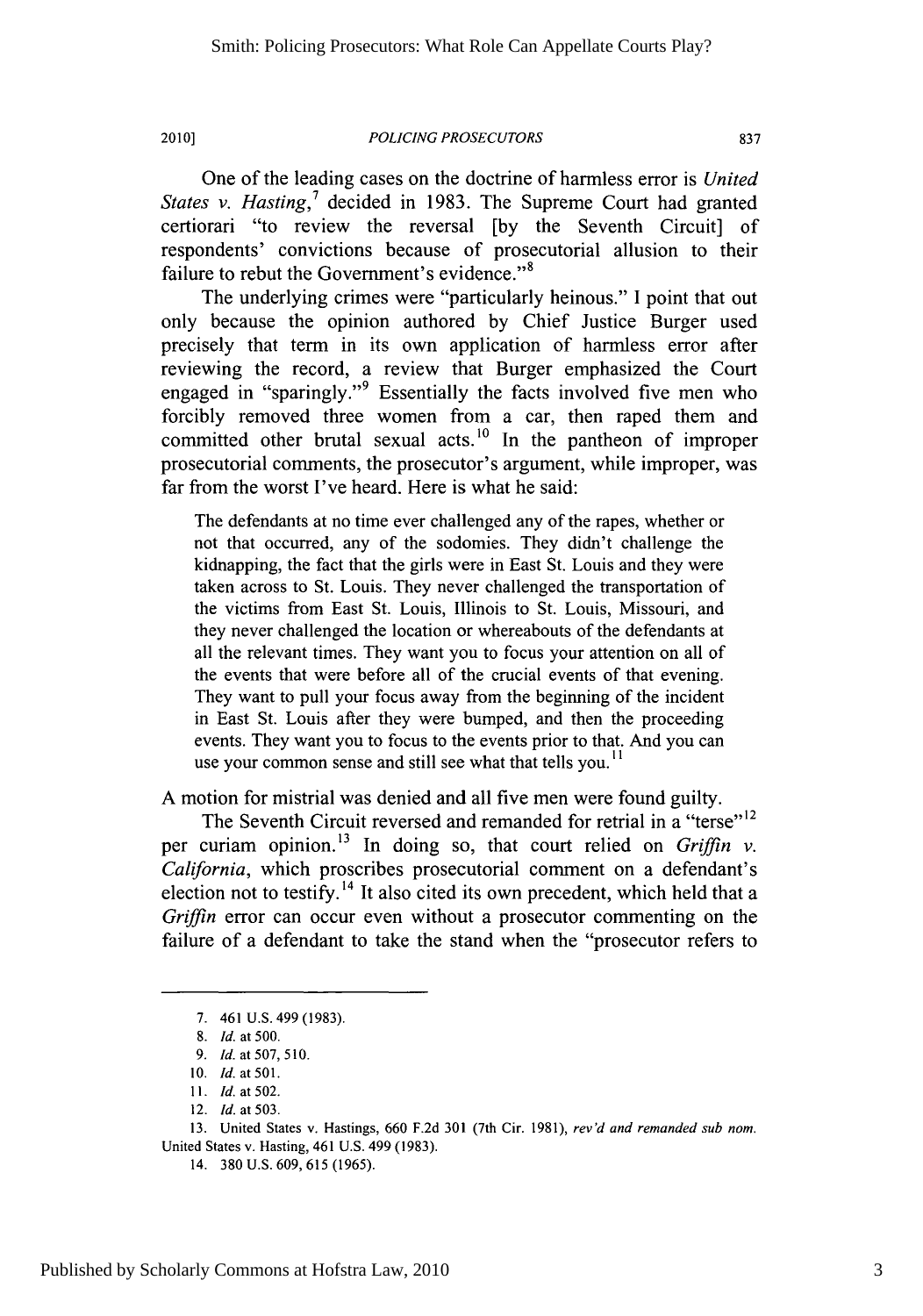#### *HOFSTRA LAW REVIEW* **838** [Vol. **38:835**

testimony as uncontradicted where the defendant has elected not to testify and when he is the only person able to dispute the testimony."<sup>15</sup>

Here is what the Seventh Circuit declared in the penultimate sentence of a very brief opinion: "Despite the magnitude of the crimes committed and the clear evidence of guilt, an application of the doctrine of harmless error would impermissibly compromise the clear constitutional violation of the defendants' Fifth Amendment rights."<sup>16</sup>

Curiously, the Seventh Circuit did not cite *Chapman v. California,* a decision that had, after all, come along several years after *Griffin and* which also involved prosecutorial comment on a defendant's failure to testify in a trial.17 *In Chapman,* the Court rejected a per se rule that would have required reversal where such prosecutorial comment takes place. **18**

*Hasting* is important on two levels. First, it reaffirmed the robustness of the doctrine of harmless error even where a constitutional violation of the *Griffin* variety has occurred. In doing so, it reminded courts of appeals, in no uncertain terms, that "[t]he question a reviewing court must ask is this: absent the prosecutor's allusion to the failure of the defense to proffer evidence to rebut the testimony of the victims, is it clear beyond a reasonable doubt that the jury would have returned a verdict of guilty?" $19$ 

Second, what is every bit as important in the Supreme Court's decision was its "assumption" that the Seventh Circuit, *sub silentio,* "was exercising its supervisory powers to discipline the prosecutors of its jurisdiction."<sup>20</sup> The Supreme Court therefore posed the question of "whether, on this record, in a purported exercise of supervisory powers, a reviewing court may ignore the harmless error analysis of *Chapman.*"<sup>21</sup> The Court answered the question by holding that the harmless error rule of *Chapman* "may not be avoided **by** an assertion of supervisory power, simply to justify a reversal of these criminal convictions."<sup> $22$ </sup> The Court's reasoning was three-pronged:

Supervisory power to reverse a conviction is not needed as a remedy when the error to which it is addressed is harmless since, **by** definition, the conviction would have been obtained notwithstanding the asserted

**16.** *Id.*

22. *Id.*

**<sup>15.</sup>** *Hastings,* **660 F.2d** *at* **303** (quoting United States v. Buege, **578 F.2d 187, 188** (7th Cir. **1978)).**

**<sup>17. 386</sup> U.S. 18, 19 (1967).**

**<sup>18.</sup>** *Id.* at 21-22.

**<sup>19.</sup>** *Hasting, 461* **U.S.** at **510-11.**

<sup>20.</sup> *Id. at 505.*

<sup>21.</sup> *Id.*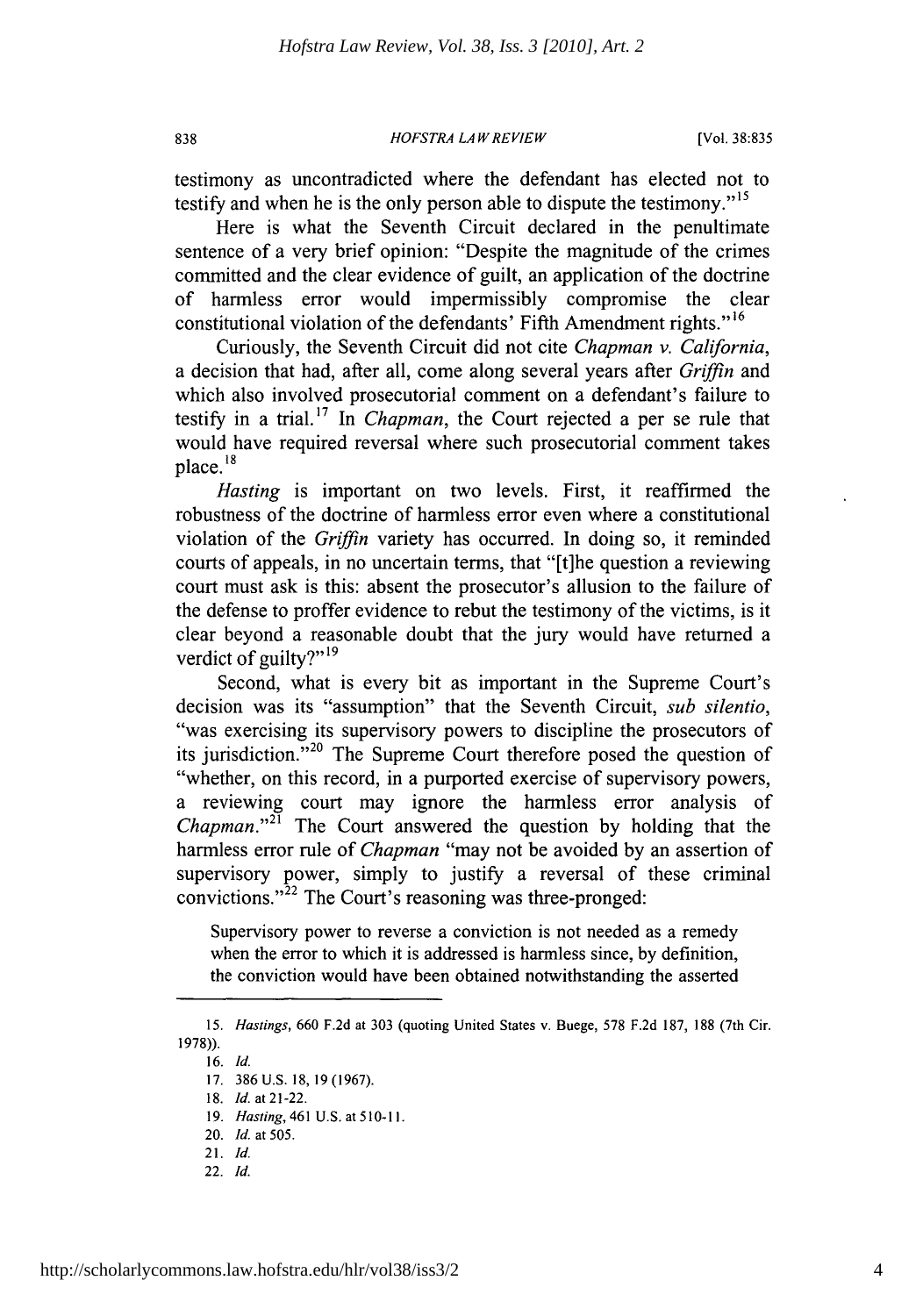error. Further, in this context, the integrity of the process carries less weight, for it is the essence of the harmless-error doctrine that a judgment may stand only when there is no "reasonable possibility that the [practice] complained of might have contributed to the conviction."<sup>23</sup>

And finally, the Court emphasized that "deterrence is an inappropriate basis for reversal where, as here, the prosecutor's remark is at most an attenuated violation of Griffin and where means more narrowly tailored to deter objectionable prosecutorial conduct are available."<sup>24</sup>

The nature of harmless error review and concomitant limitations on our supervisory authority profoundly limit the reach of a court of appeals when it confronts most claims of prosecutorial misconduct. But we as court of appeals judges do have a role to play in policing the work of prosecutors. And it is not an insignificant one.

Last year, a panel of my own court reversed and remanded a case where "the government's repeated injection of prejudicial drug evidence into the trial testimony constituted prosecutorial misconduct resulting in a denial of due process."<sup>25</sup> Notwithstanding the lack of objection, we concluded that the district court had indeed committed plain error **by** allowing the introduction of prejudicial drug evidence.<sup>26</sup>

The opinion described the Government's trial conduct as having "repeatedly exceeded its pretrial proffer, **[by]** systematically injecting inadmissible drug evidence into the ... trial."<sup>27</sup> The Government, on numerous occasions, introduced prejudicial drug evidence with no proper purpose under Rule of Evidence  $404(b)$ .<sup>28</sup> The district court issued at least five warnings, but failed to prevent what the panel opinion referred to as "the rampant injection of inadmissible evidence into the trial."<sup>29</sup> Indeed, the district court provided only a single limiting instruction that was simply not enough to cure the prejudice. $30$ 

Ultimately, Judge Aldisert's opinion held that the Government's evidence against the defendant "was not sufficient to overcome the prejudice resulting from the prosecutor's misconduct." **<sup>3</sup> '** And he put a

**<sup>23.</sup>** *Id.* at **506** (alteration in original) (quoting Fahy v. Connecticut, *375* **U.S. 85, 86-87 (1963)).**

<sup>24.</sup> *Id.* (footnote omitted).

**<sup>25.</sup>** United States v. Morena, *547* **F.3d 191, 193 (3d** Cir. **2008).**

**<sup>26.</sup>** *Id.*

**<sup>27.</sup>** *Id.* at 194.

**<sup>28.</sup>** *Id.*

**<sup>29.</sup>** *Id.*

**<sup>30.</sup>** *Id.* at 194-95.

**<sup>31.</sup>** *Id. at* **196.**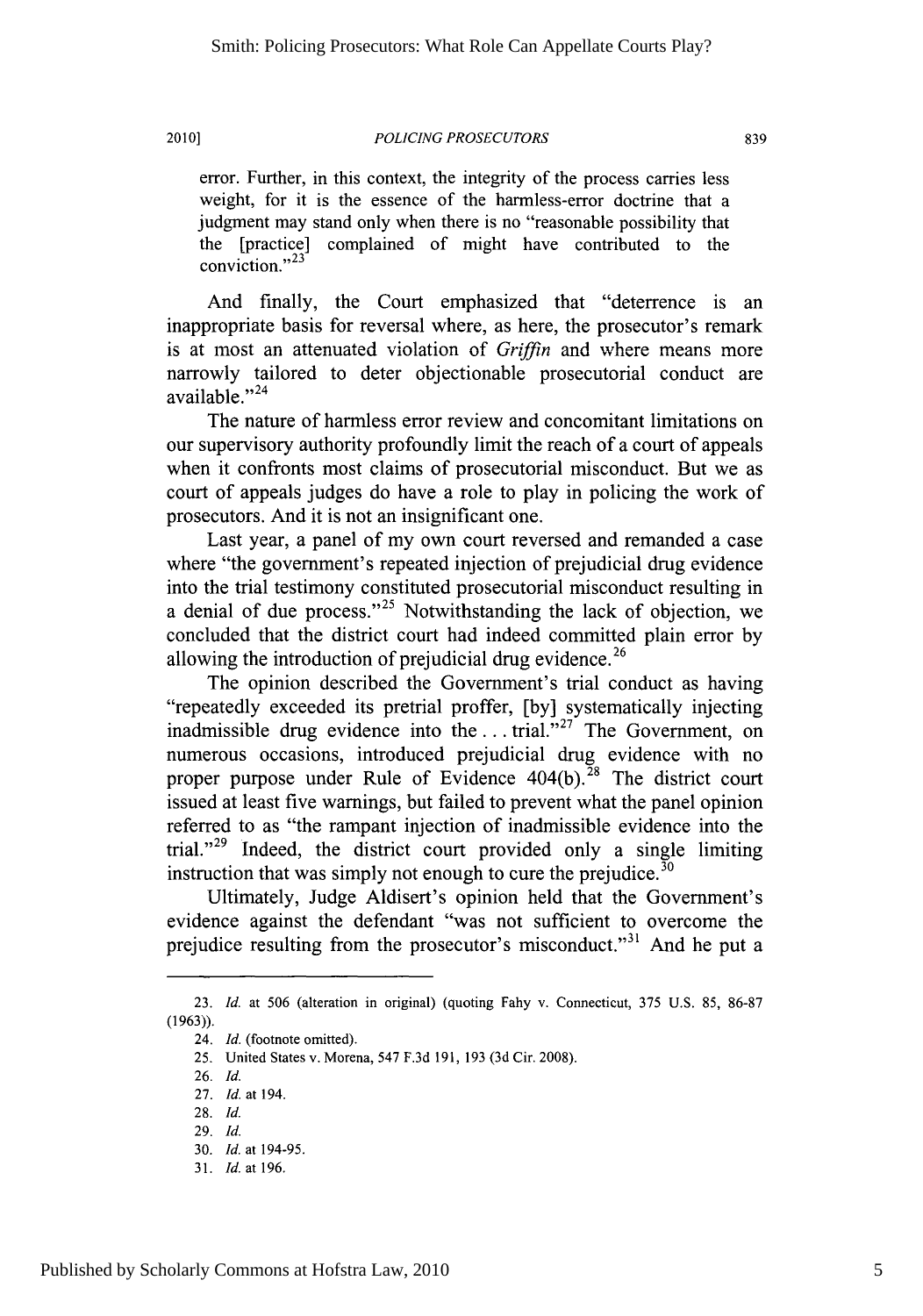#### 840 *HOFSTRA LAW RE VIEW* [Vol. **38:835**

gloss on harmless error review that is important for our purposes. Relying on a prior Third Circuit decision,  $3^2$  Judge Aldisert explained that "even 'finding the evidence more than sufficient for conviction does not necessarily end the constitutional inquiry.' The reviewing court must always factor the prejudicial effect of the prosecutor's impropriety into the jury's finding of guilt and then assess its impact." $33$ 

The simple lesson from *Morena* is, of course, that harmless error is not such an insurmountable hurdle as to doom all efforts of defendants to demonstrate that prosecutorial misconduct "so infected the trial with unfairness as to make the resulting conviction a denial of due process."<sup>34</sup>

To be sure, not every instance of prosecutorial misconduct is subject to harmless error review. *Brady* violations are not, because they require a showing of materiality.<sup>35</sup> Evidence is material if there is a reasonable probability that pretrial disclosure would have produced a different result at trial.<sup>36</sup> But here again, courts have said that "weighing" of the evidence merits deference from the Court of Appeals, especially given the difficulty inherent in measuring the effect of a non-disclosure on the course of a lengthy trial covering many witnesses and exhibits."<sup>37</sup>

But if harmless error review effectively limits the range of sanctioning options for prosecutorial misconduct in most cases, what other sanctions are available to courts of appeals? After all, state prosecutors acting within the scope of their authority in initiating and pursuing a criminal prosecution are immune from liability in suits under section **1983.** In upholding that immunity in *Imbler v. Pachtman, the* Supreme Court hastened to assure the public that it was not "powerless to deter misconduct or to punish that which occurs."39 Justice Powell's opinion for the Court included the reminder that "[e]ven judges" can be punished for the willful deprivation of constitutional rights under **18** U.S.C. § 242, and that prosecutors "would fare no better."<sup>40</sup> But this seems small comfort to an appeals court that confronts prosecutorial wrongdoing, the lion's share of which does not rise to the level of a criminal offense.

**<sup>32.</sup>** Moore v. Morton, *255* **F.3d** *95,* 112 **(3d** Cir. 2001).

**<sup>33.</sup>** *Morena,* 547 **F.3d** at **197** (quoting *Moore, 255* **F.3d** at 112 (citation omitted)).

<sup>34.</sup> Donnelly v. DeChristoforo, 416 **U.S. 637,** 643 (1974).

**<sup>35.</sup>** Youngblood v. West Virginia, 547 **U.S. 867, 869-70 (2006).**

**<sup>36.</sup>** *See id.*

**<sup>37.</sup>** United States v. Thornton, **I F.3d** 149, **158 (3d** Cir. **1993)** (quoting United States v. Pflaumer, **774 F.2d** 1224, **1230 (3d** Cir. 1984) (citation omitted)).

**<sup>38.</sup>** *Id.* at 429.

**<sup>39.</sup>** *Id.* at 429.

<sup>40.</sup> *Id.*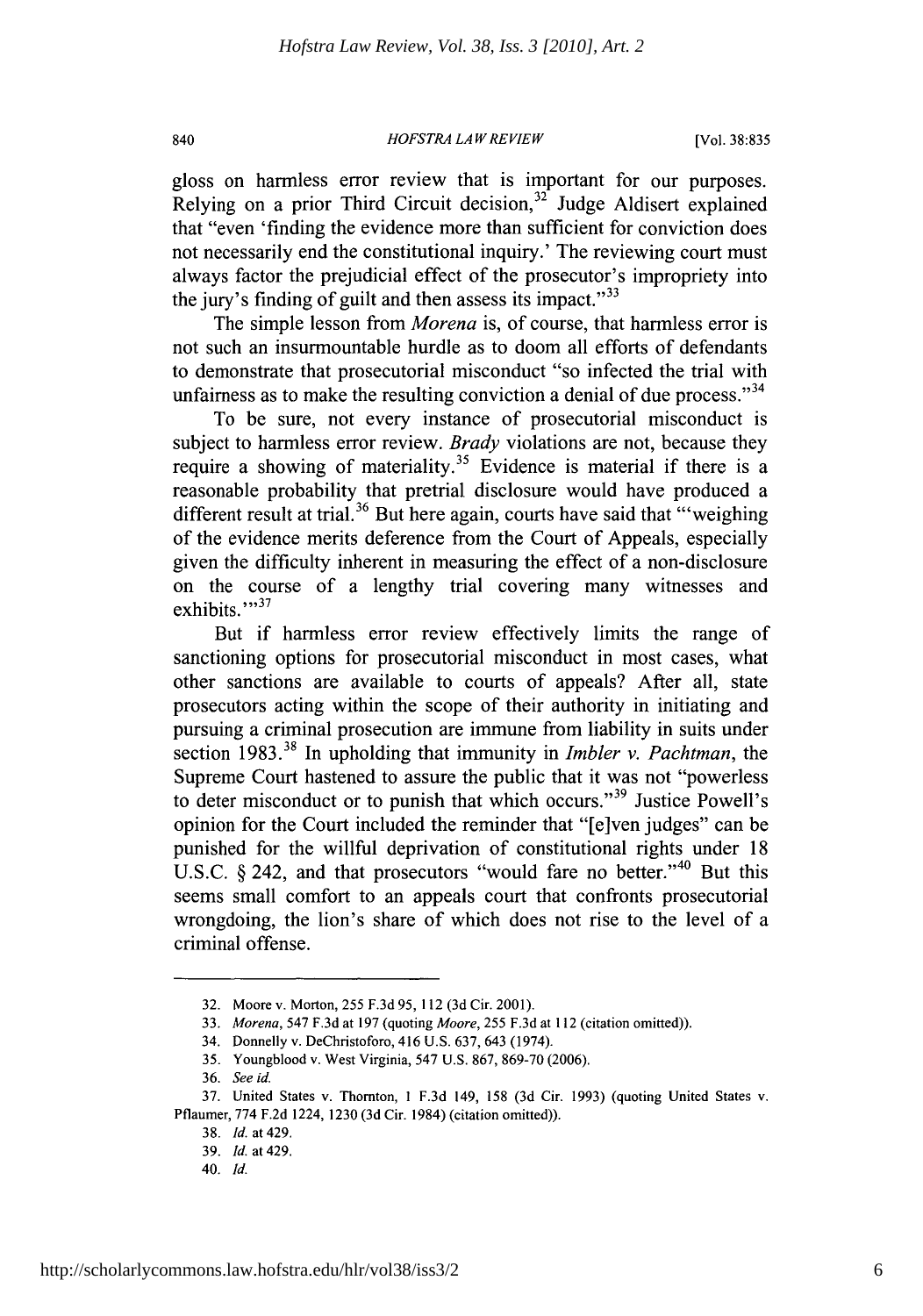The Supreme Court has had occasion to remind us since its **1983** *Hasting* decision that federal courts may not exercise their supervisory authority to dismiss an indictment for errors in a grand jury proceeding. In *Bank of Nova Scotia v. United States*,<sup>41</sup> the Court concluded that even where the Government committed multiple violations of Rule **6** and had engaged in inappropriate conduct at other points during the grand jury trial, such "isolated episodes in the course of a 20-month investigation **.** . . **.** d[id] not, even when considered cumulatively, raise a substantial question, much less a grave doubt, as to whether they had a substantial effect on the grand jury's decision to charge."<sup>42</sup>

However, the Court did suggest that there were other means of remedying this sort of wrongdoing. It pointed to language in Rule **6** providing for holding an individual in contempt of court and also instructed that a court "may direct a prosecutor to show cause why he should not be disciplined and request the bar or the Department of Justice to initiate disciplinary proceedings against him."<sup>43</sup> The opinion also recommended chastising prosecutors in written opinions.<sup>44</sup>

Indeed, one of my colleagues from the First Circuit, Judge Selya, reminds us in one of his opinions that "[c]ourts have many other weapons in their armamentarium."<sup>45</sup> This is good news (although I must confess that **I** had never heard of an "armamentarium" until reading his opinion). The First Circuit in *United States v. Horn46* was called upon to decide if "principles of sovereign immunity bar a federal district court, exercising its supervisory power, from assessing attorneys' fees and costs against the federal government in a criminal case."<sup>47</sup> The Court held that sovereign immunity trumped supervisory authority, thereby striking down a district court order directing the government to pay fees and costs incurred in litigating the misconduct issue presented **by** a prosecutor's "unpardonable misconduct," as Judge Selya characterized it.<sup>48</sup> But the opinion otherwise approved the District Court's order which had directed "the removal and quarantine of the lead prosecutor, the suppression of tainted documents, and the advance disclosure of the government's trial strategy."<sup>49</sup> The First Circuit also noted approvingly

44. **Id.**

49. *Id.* at **766.**

<sup>41.</sup> **487 U.S. 250 (1988).**

<sup>42.</sup> *Id.* at **263.**

<sup>43.</sup> Id.

<sup>45.</sup> United States v. Horn, **29 F.3d** 754, **766 (1st** Cir. 1994).

<sup>46.</sup> **29 F.3d** 754 (1st Cir. 1994).

<sup>47.</sup> *Id.* at **757.**

<sup>48.</sup> *Id.*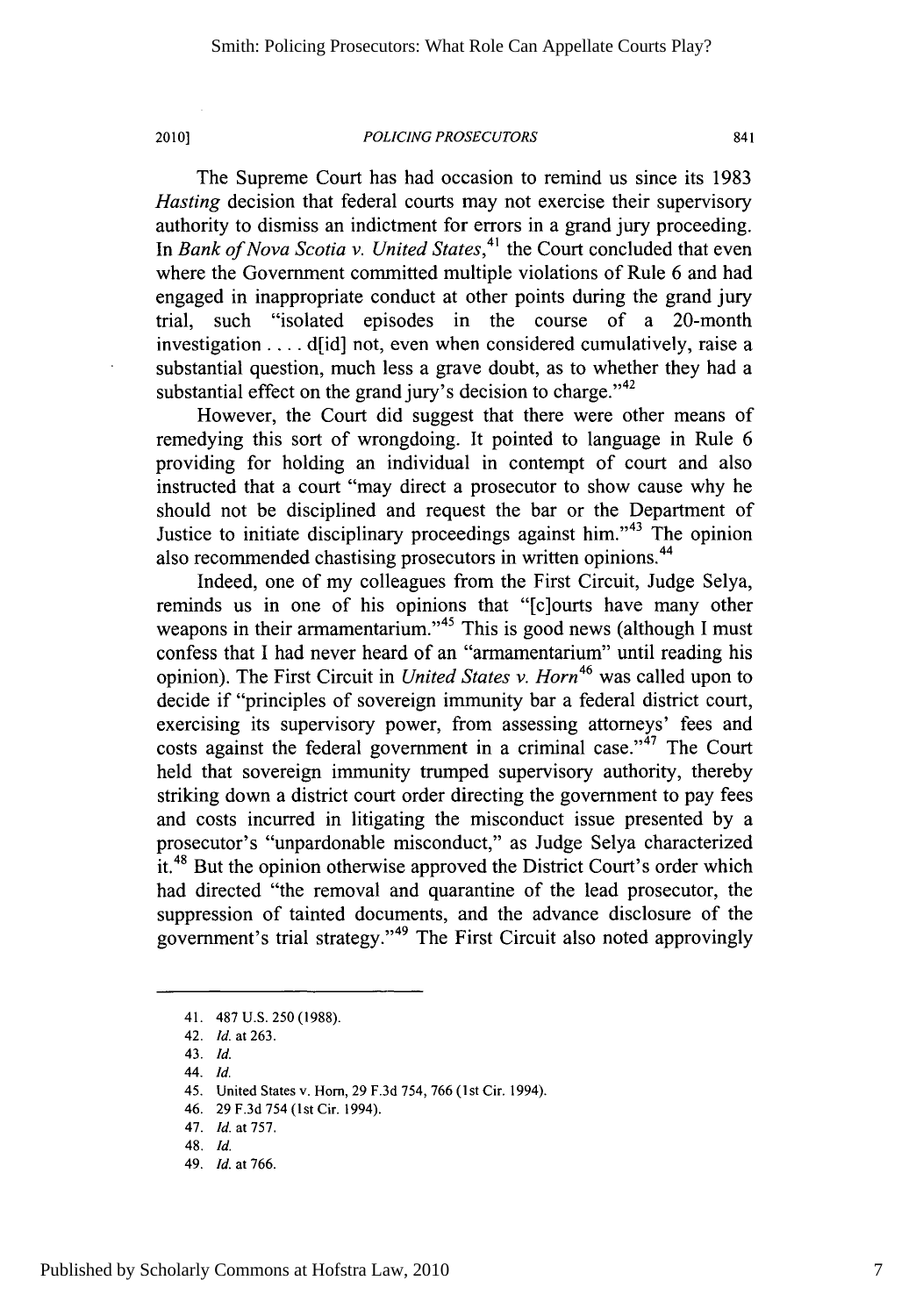*HOFSTRA LAW REVIEW* 842 [Vol. **38:835**

that the District Court had referred the lead prosecutor to the disciplinary committees of her two bar associations.<sup>50</sup>

**If** you are of the view that a remedy short of reversal is an inadequate response to egregious prosecutorial misconduct, then you will regard a court's decision to criticize **by** name an errant prosecutor in a published opinion as a mere slap on the wrist. It is, nonetheless, one option available to an appellate court. Perhaps **I** am naive, but **I** believe that the overwhelming majority of prosecutors would recoil at the notion of her or his name being publicly linked to what is, quite plainly, legal wrong-doing. Judicial opprobrium directed against a lawyer on ethical grounds is not the stuff of which successful careers are normally builtat least not in the prosecutorial realm.

One interesting footnote to the First Circuit's *Horn* opinion: the district court deliberately deleted the prosecutor's name from its order prior to publication so as not to cause the prosecutor public humiliation.<sup>51</sup> Judge Selya wrote: "Although we, if writing on a pristine page, might not be so solicitous, we honor the district court's exercise of its discretion, mindful that its choice has substantive implications."S2

On occasion—and fortunately they are rare—we are confronted with prosecutorial misconduct which is committed during the course of an appeal. In *United States v. Williams*,<sup>53</sup> the defendant-appellant was challenging the sufficiency of the evidence in a drug and firearm prosecution.<sup>54</sup> The D.C. Circuit was presented with a Government brief which contained "five material misstatements of the record."<sup>55</sup> In a per curiam opinion which affirmed the conviction, the Court condemned the misstatements as "irresponsibly careless at best or deliberately misleading at worst."<sup>56</sup> And underscoring the obligations of the U.S. Attorney as "'the representative not of an ordinary party to a controversy, but of a sovereignty,"<sup>57</sup> the Court lamented: "That the Government made these misstatements renders the conduct here even more egregious."<sup>58</sup>

That is as far as it went. While acknowledging that the Federal Rules of Appellate Procedure authorize the imposition of sanctions, the **D.C.** Circuit refused to pull the trigger: "We do not wish to penalize the

**55.** *Id. at 421.*

*58. Id.*

*<sup>50.</sup> Id. at* **759.**

**<sup>51.</sup>** *Id. at 758 n.I.*

**<sup>52.</sup>** *Id.*

**<sup>53. 952</sup> F.2d** 418 **(D.C.** Cir. **1991).**

<sup>54.</sup> *Id. at 419.*

**<sup>56.</sup>** *Id.*

*<sup>57.</sup> Id.* (quoting Young v. United States, 481 **U.S. 787, 803 (1987)).**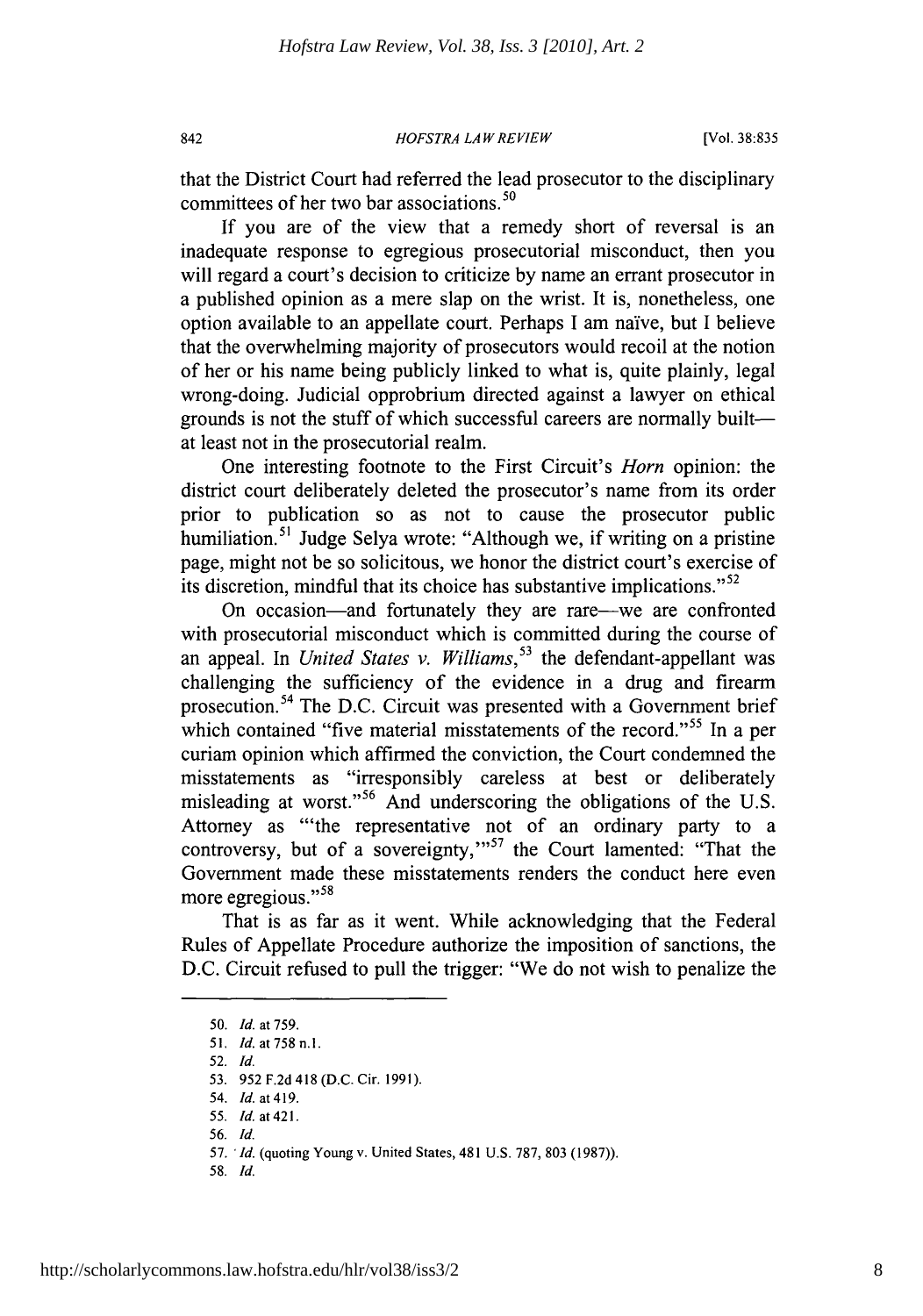inexperienced author of the misstatements, beyond this public reprimand, in view of the factual complexity of the case and the failure of the **U.S.** Attorney's Office adequately to involve trial counsel in the supervision of the case on appeal."<sup>59</sup>

Recently, a panel on which **I** sat tried to make sense of the submissions from a state prosecutor in a habeas action that was before **us. <sup>60</sup>**The petitioner was one of three original defendants charged in a double homicide that arose out of a drug deal.<sup>61</sup> The alleged role of the petitioner in the underlying crimes was significantly different from the other two defendants, and this was of enormous importance to us in that the only real issue before us was sufficiency of the evidence.<sup>62</sup> But the prosecution, in its brief and citations to the record, continually referenced the three actors together as "defendants."<sup>63</sup> Indeed, several of the references pertained only to the other two defendants.<sup>64</sup> In our opinion, we included a footnote which denounced the state's references as "both unhelpful and misleading," and we further castigated counsel **by** declaring that they had "consistently either misunderstood or ignored the limitations and propriety of including such **. ..** [references in] responding to [the petitioner's] appeal."65 Whatever sting may come from that language may have seemed minor, though, even to the prosecutors, because the state lost on the merits and habeas relief was granted.

Before **I** conclude these remarks, let me leave the fertile field of actual misconduct **by** prosecutors and stray into the realm of policy. After all, "Policing Prosecutors" is billed as my topic. **I** am no etymologist, but even a beginning Latin student would recognize that "police" and "policy" share the same root. Is it ever the role of an appellate judge to question the exercise of prosecutorial discretion? **I** do not suggest **by** the inquiry that it is our role to intrude upon such exercise **by** judicial fiat. But is it ever appropriate for an appellate court, or an appellate judge writing a separate opinion, to opine on or criticize a prosecutorial action that is policy-based but not legally infirm?

In 2004, the case of *United States v. Bonner66* was decided **by** a panel of which **I** was a part. Bonner had fled from police after the car in

**<sup>59.</sup> Id. at** 422.

**<sup>60.</sup>** Kamienski v. Hendricks, **332** F. App'x 740, 740 **(3d** Cir. **2009).**

**<sup>61.</sup>** *See id.* at **741.**

**<sup>62.</sup> See id. at** 742-43 (describing Kamienski's role in the crimes).

**<sup>63.</sup> Id.** at 744 n.9.

<sup>64.</sup> **Id.**

**<sup>65.</sup>** *Id.*

**<sup>66. 363</sup> F.3d 213 (3d** Cir. 2004).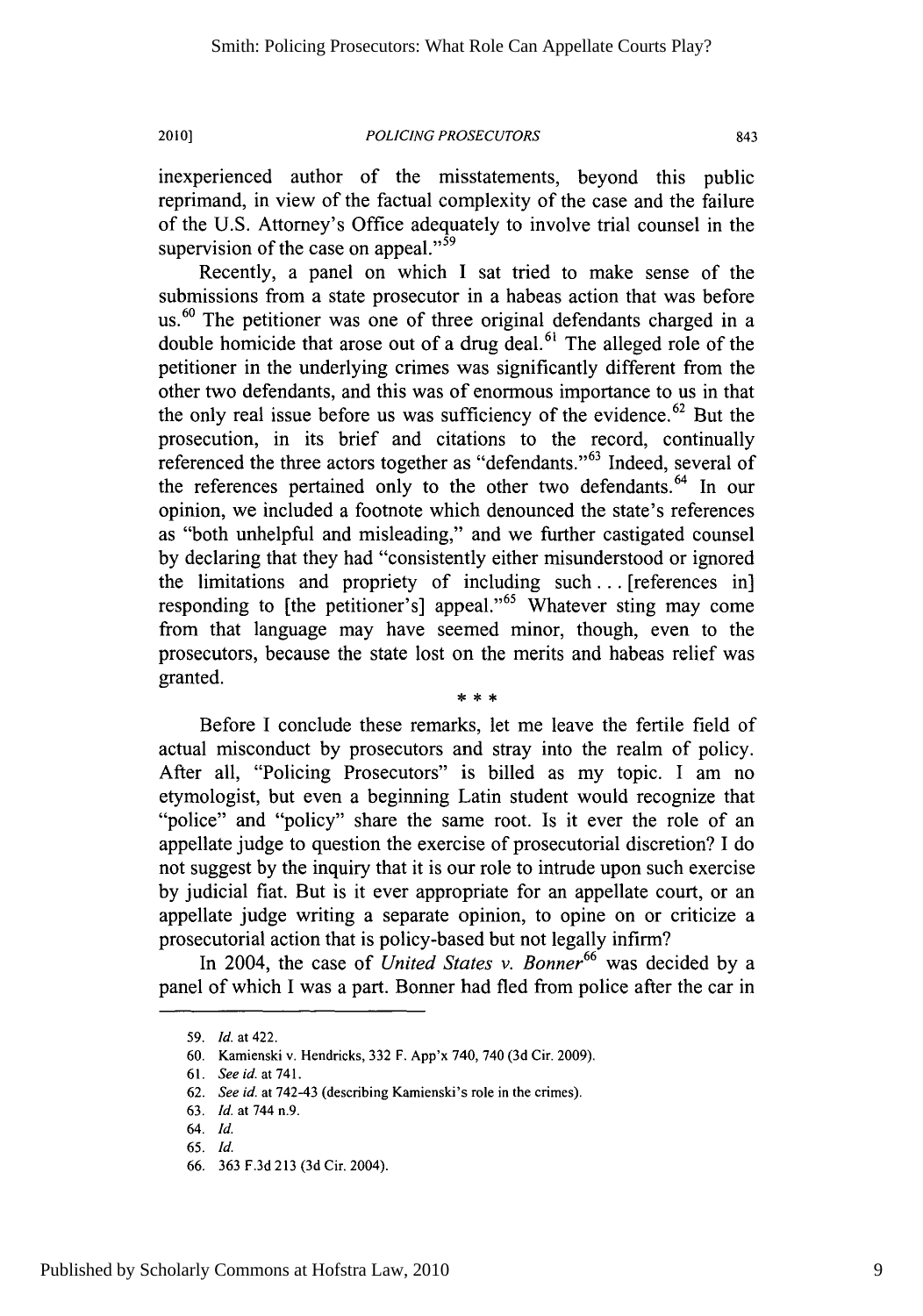#### *HOFSTRA LAW REVIEW* 844 [Vol. **38:835**

which he was a passenger was subject to a routine traffic stop.<sup>67</sup> The police chased him, and upon apprehending him, discovered crack cocaine in his possession.68 Although **I** concurred in upholding the stop and the search that followed, **I** joined my colleague Judge McKee in the last section of his dissent which described what he called a "troubling aspect of this case."<sup>69</sup> You see, a prosecution against Bonner on drug charges was first filed in state court.<sup>70</sup> In the Pennsylvania trial court, he moved to suppress the physical evidence seized from him upon arrest.<sup>71</sup> After a hearing, the state court judge agreed with Bonner that the police lacked reasonable suspicion, basing that ruling upon the Pennsylvania Constitution.<sup>72</sup> State prosecutors appealed, but apparently they were not content to wait for a ruling because Bonner was soon indicted **by** a federal grand jury on federal charges.<sup>73</sup> The state court appeal was withdrawn, federal prosecutors took over, and the rest is history.

As Judge McKee conceded: "[W]e have jurisdiction here and must exercise it  $\ldots$ <sup>74</sup> But both he and I felt impelled to write separately, on a non-merits issue—some might say "gratuitously"—to express our concern "for the appearance of fairness."<sup>75</sup>

Here is what **I** wrote, in a separate opinion in *Bonner:*

It should be a rare occasion when judges criticize, and thereby intrude into, a legitimate exercise of prosecutorial discretion. Nor should we routinely question in our opinions the policy decisions of Congress to federalize what has traditionally been state law street crime. Our institutional role as judges is limited **by** our jurisdiction and **by** the comity and respect we owe to coordinate branches of government.

That being said, the instant case presents a series of events which the dissent characterizes as a prosecutorial "switcheroo." **I** cannot disagree with that characterization, and **I** share the "concern for the appearance of fairness" expressed **by** Judge McKee. It is one thing for the government to assume an investigation initiated **by** state law enforcement officials, or even to adopt a prosecution commenced **by**

**<sup>67.</sup>** *Id. at 215.*

**<sup>68.</sup>** *Id.*

**<sup>69.</sup>** *Id. at* **228** (McKee, **J.,** dissenting).

**<sup>70.</sup>** *Id.*

**<sup>71.</sup>** *Id.*

**<sup>72.</sup>** *Id.*

**<sup>73.</sup>** *Id.*

<sup>74.</sup> *Id.* at **229.**

*<sup>75.</sup> Id.; see also In re* Murchison, 349 **U.S. 133, 136 (1955)** ("But to perform its high function in the best way, 'justice must satisfy the appearance of justice."' (quoting Offutt v. United States, 348 **U.S. 11,** 14 (1954))).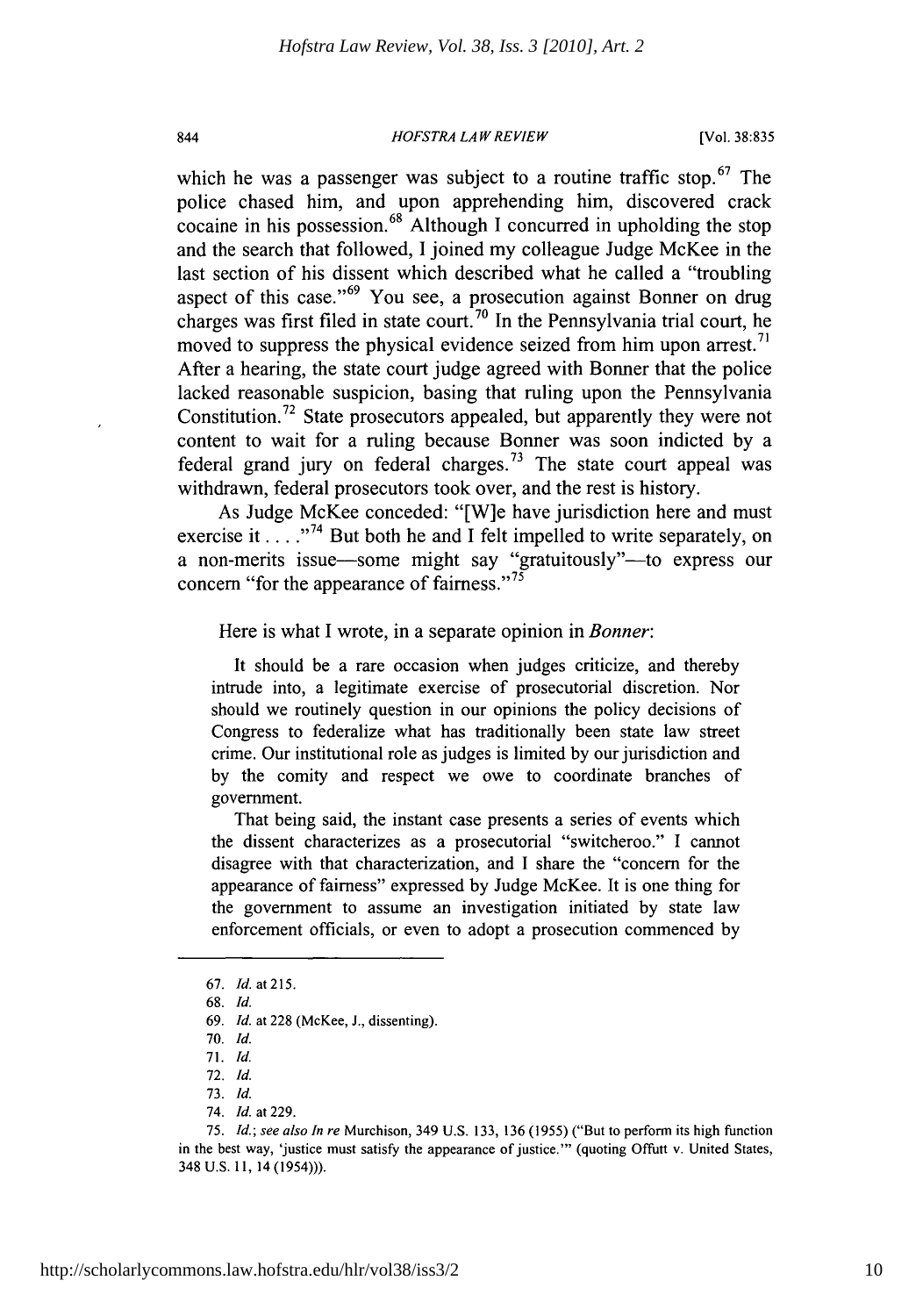state prosecutors. It is quite another to seek a federal indictment where the federal interest in the case is recognized only after state prosecutors have given the case their best shot in the state courts and lost on an issue of state law. Not only does such a tactic offend fundamental notions of fairness, it is contrary to traditional notions of our federalism. *76*

Was this a proper exercise of our role? Was it any of our business? **I** hope that in the discussion that follows you will tell me. One of my former law clerks, then in the **U.S.** Attorney's office, let me know his views-in a satirical poem he composed and read a few years later at a gathering of my former clerks. The relevant verse goes like this:

His opinions are crisp, and his language precise. His logic is stunning, his word choice concise. His decisions are praised with a steadfast recurrence, with just one exception, that Bonner concurrence.

**My** thanks to Professor Simon and Hofstra University School of Law for the invitation, and to all of you for your attention.

*<sup>76.</sup> Id.* at **219-20** (Smith, **J.,** concurring).